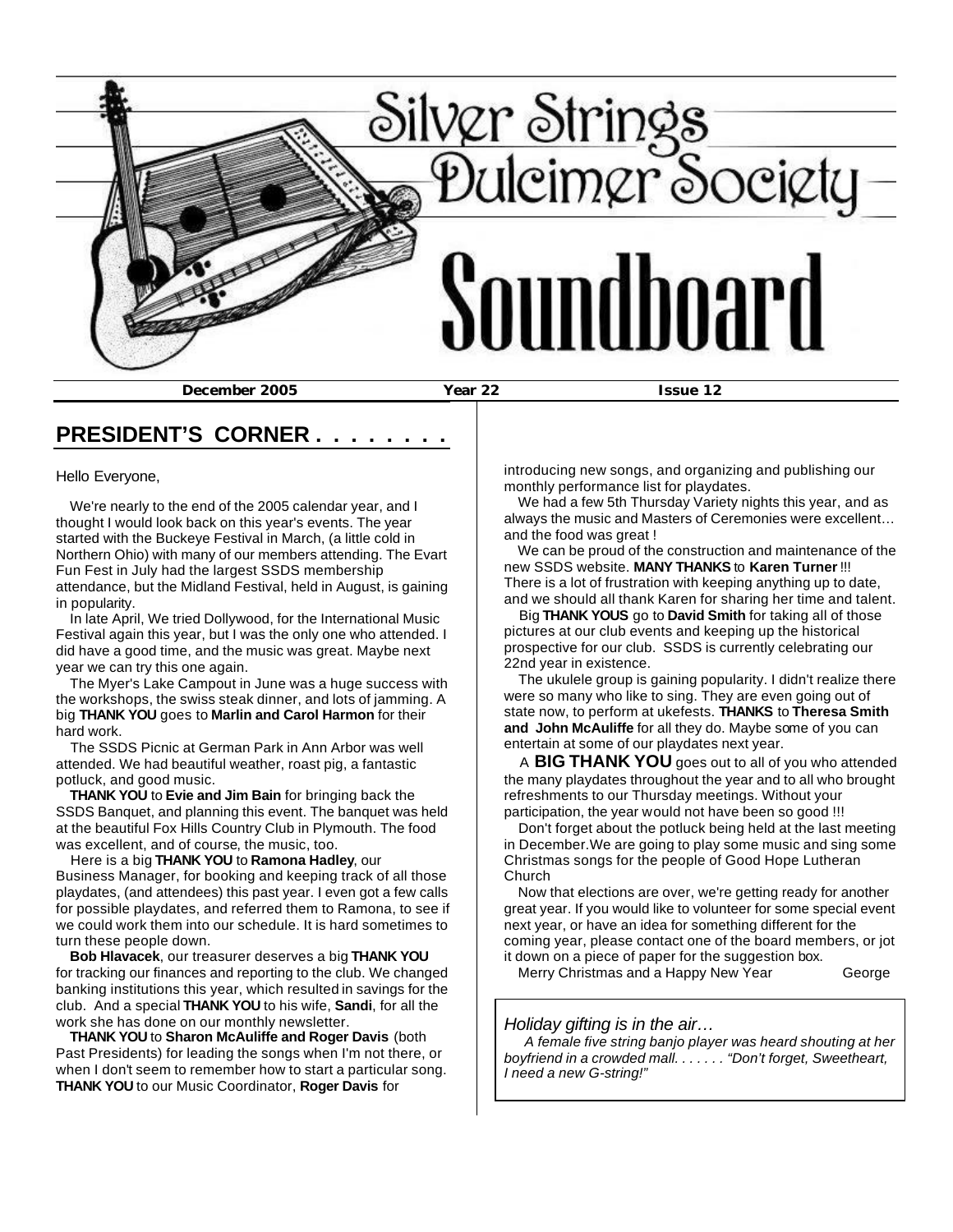*On November 3rd, the SSDS board members were unanimously elected for another year. Sincere thanks to all of our board, George Gonyo, Ramona Hadley, Marlin Harmon, Carol Harmon, & Bob Hlavacek for the outstanding jobs you did the past year.*

 *I've heard nothing but praise & good comments on your job performances. We look forward to having you as our officers again.*

 *A special thanks to our appointed position members, Roger Davis, Sandi Hlavacek, Karen Turner, and David Smith. You guys are great ! Dorothy Ewald (elections chair)*

# **NOTES FROM THE MUSIC MAN . . .**

 A little critique of our first two Christmas play dates results in the first one were "so so", and the second was very good. See what practice and sticking with the play list will accomplish ?.

 We need to keep in mind that several of our players come to the playdate with only the music that is on the play list, and they have it in the order listed. It appears that "Hey Polka" is a popular song that we like to perform, so everyone should always bring that music with them.

 Starting in January, we should consider getting back to our open jam after 9:00 PM. If you have a suggestion for a song of the month,please let me know.

restate the contract of the contract of the contract of the contract of the contract of the contract of the contract of the contract of the contract of the contract of the contract of the contract of the contract of the co

 **Please note some minor changes…**

|                       | <b>SILVER STRINGS</b>                |                 |   |  |
|-----------------------|--------------------------------------|-----------------|---|--|
|                       | <b>Holiday Play List</b>             |                 |   |  |
|                       |                                      | first note      |   |  |
| 1<br>G                | Jingle Bells                         | $chor+2$        | B |  |
| G<br>2                | Red Wing                             | 3X              | D |  |
| 3 G                   | Away in a Manger                     | 3X              | D |  |
| 4 G                   | Deck the Halls                       | 3X              | D |  |
| 5 G                   | Red Apple Rag                        | 3X              | D |  |
| 6 C                   | Winter Wonderland                    | 2X              | G |  |
| $\overline{7}$<br>- C | Silver Bells                         | 3X              | C |  |
| 8 EM                  | We Three Kings                       | 3X              | B |  |
| - D<br>9              | Angle Worm Wiggle                    | 3X              | A |  |
| 10C                   | <b>Tennessee Waltz</b>               | 2X              | C |  |
| 11 G                  | Joy To the World                     | 3X              | G |  |
| 12G                   | Let It Snow                          | 2X              | D |  |
| 13 D                  | Festival Rag                         | 3X              | Α |  |
| 14 D                  | Rudolph                              | 3X              | Α |  |
| 15 DM                 | What Child is This (Greensleeves) 3x |                 | D |  |
| 16 G                  | Westphalia Waltz                     | 2X              | D |  |
| 17 <sub>D</sub>       | Frosty the Snowman                   | 2+ end          | Α |  |
| 18 D                  | Simple Gifts                         | 3X              | Α |  |
| 19G                   | Silver and Gold Two Step             | 3X              | B |  |
| 20G                   | Angels We Have Heard                 | 3X              | B |  |
| 21 DG                 | Silent Night                         | 2,g chrd, 2 A&D |   |  |
| 22G                   | We Wish You a Merry Ch-mas           | chor, vrs, D    |   |  |
|                       |                                      | chor            |   |  |

## **\* \* \* \* \* \* \* POT LUCK DINNER**

 Remember that our SSDS potluck dinner will be **Thursday, December 15th at 6:45 pm**. We will perform a short Christmas program for the members of Good Hope Lutheran Church at 8:00

pm. There will be a sign up sheet at the next meeting so you can let us know what favorite dish you will be adding to the dinner. The club will provide ham. See you there. The set of the set of the set of the set of the set of the set of the set of the set of the set of the set of the set of the set of the set of the set of the set of the set of the set of the set of the set o

 **\* \* \* \* \* \* \***

*How do you know when there is a bodhran player at your front door? The knocking gets faster and faster and faster.*

# **V. P. OF BUSINESS. .**

 Santa's elves aren't the only ones who are really busy this month. Our SSDS play schedule runs from the beginning of the month right through December  $18^{th}$ . **Thank you** to all who have signed up to play this holiday season. As of this writing, we have enough musicians for each date. If you have e-mail, you will receive a reminder from me about a week before the play date for which you signed up. Please be sure to respond upon receipt of the e-mail. Remember that we will wear holiday attire… something festive to reflect the season. Any questions, feel free to contact me.

 Steve and I wish you and yours a joyous holiday season. **Ramona** 

## **MARK YOUR CALENDAR :**

| Dec. 2 SSDS playdate 7-8:00 pm                                                                 |
|------------------------------------------------------------------------------------------------|
| @ Grand Court, Farmington Hills<br>Dec. 3 SSDS playdate 2-3:00 pm<br>@ Comerica Bank, Dearborn |
| Dec. 4 Happy Birthday Dave Lovelace !                                                          |
| Dec. 5 SSDS playdate. 6:30-7:15 pm                                                             |
| @ Cherry Hill Presbyterian, Dbn.                                                               |
| Dec. 6 SSDS playdate 6:30-7:30 pm                                                              |
| @Rivergate Terrace, Riverview                                                                  |
| Dec. 9 SSDS playdate 7:30-8:30 pm                                                              |
| @ Gibralter Community Center                                                                   |
| Dec. 13 SSDS playdate, 7-8:00 pm                                                               |
| @ Northville Library, Northville                                                               |
| Dec. 15 SSDS playdate 12:15-1:00 pm                                                            |
| @ Livonia Public Library                                                                       |
| Dec. 15 SSDS Holiday Potluck 6:45 pm                                                           |
| @ Good Hope Church                                                                             |
| Dec 16 SSDS playdate 1 - 2:30 pm                                                               |
| @ Northville Presbyterian Church                                                               |
| Dec.18 SSDS playdate, 10-11:00 am                                                              |
| @ Franklin Community Church, Franklin                                                          |
| Dec. 31 Happy Birthday Sandi Hlavacek !                                                        |
| Jan. 1 HAPPY NEW YEAR, EVERYONE !                                                              |